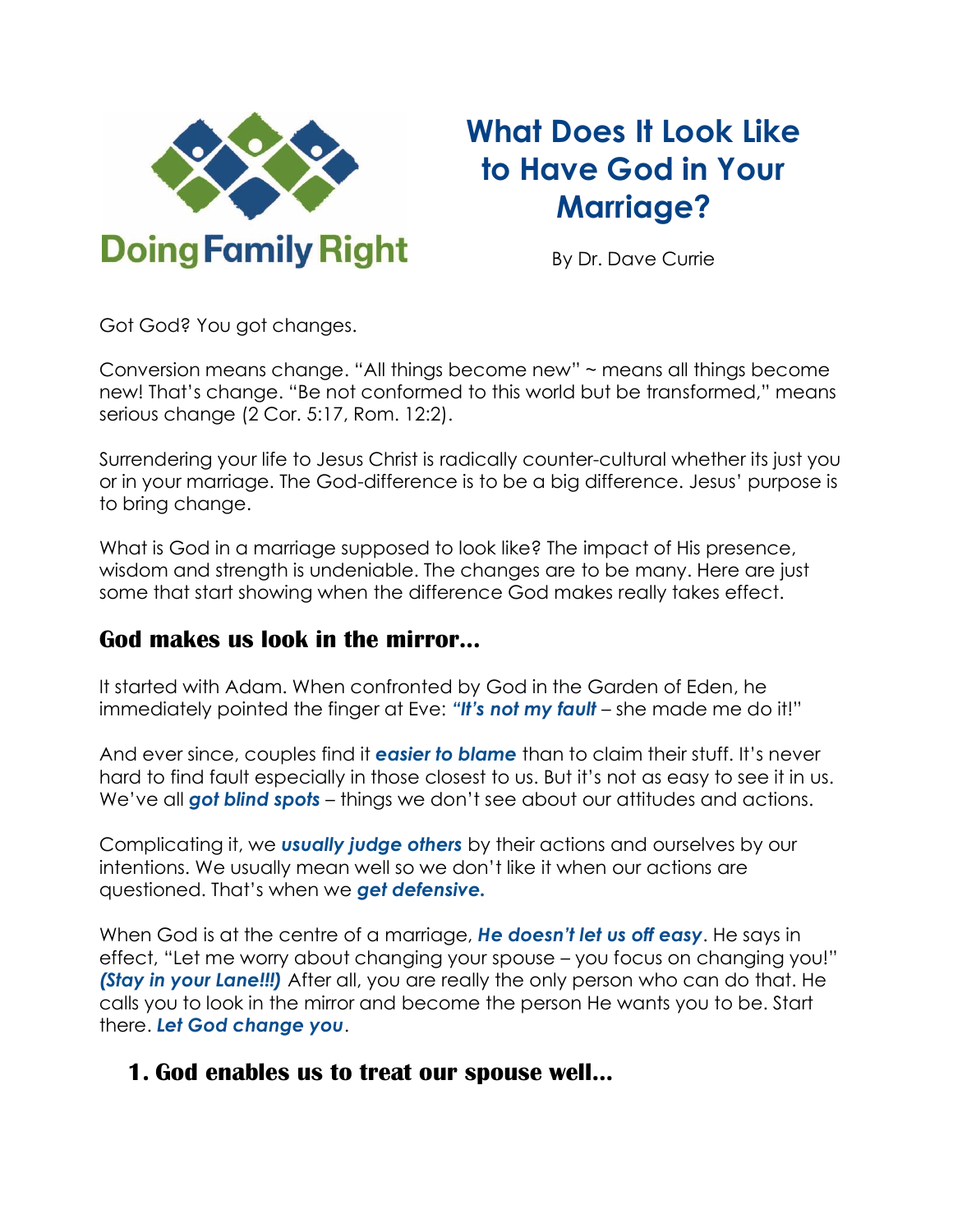In Shaunti and Jeff Feldhahn's research for their books *For Women Only* and *For Men Only*, they interviewed thousands of couples about what they needed most from their spouse. The simple expression of their study: *women need love and men need respect.*

But their conclusion didn't surprise God because nearly 2000 years ago He put in print: "Men, love your wives, and women, respect your husbands" (*Ephesians 5:33*).

*How you treat your spouse matters to God.* That's part of the change.

God brings two people together to meet each other's needs. *Treat your mate like*  **you want to be treated.** It's what Jesus meant with the golden rule. Sometimes, we might find ourselves treating everyone else better than our own family. Go figure. Then, we come home and dump on the ones we are supposed to love the most. One lady said, "I wish my husband treated me as well as one of his clients." Sad.

When God is at the centre of a marriage, He changes all that. He not only tells us to love our family, but as we allow Him to work in us, *He changes us and motivates us to treat them better than anyone in the world.* And that begins a great and amazing marital cycle.

# **2. God allows our friendship to grow warmer...**

There are a lot of couples out there that are *merely tolerating their marriages.* Instead of being "stuck on" each other, they feel "stuck with" each other. They're either just hanging on for the kids or they've accepted that nothing will change and seem content to live in a mediocre marriage.

God wants so much more for you. He wants us to be captivated by each other (Proverbs 5:18). He calls us to take time for each other*; to put our spouse's needs ahead of our own* and to show each other love in tangible ways to build real connectedness.

God did not put you together for you to be miserable – or even bored. When God is at the centre of a marriage, it means we keep dating, talking, flirting and laughing. It means listening, affirming, acts of kindness, thoughtfulness and more. *This intentionality builds a deeper friendship that keeps growing through the years.*

# **3. God gently pushes us toward reconciliation...**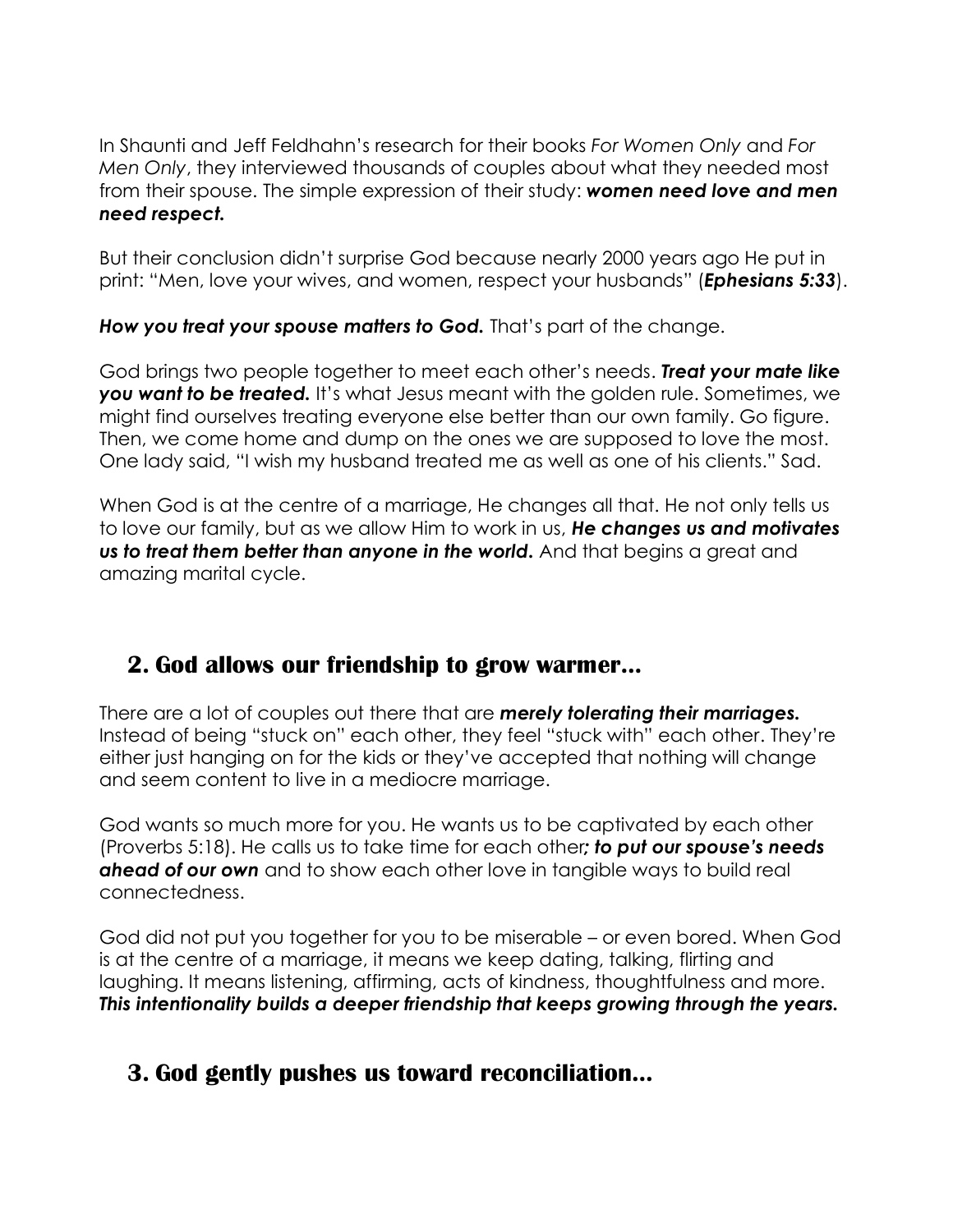The two most powerful words in the English language can also be the hardest to say: *"I'm sorry."* And when spoken, they call for a response just as difficult; *"I forgive you."*

Let me be clear: *reconciliation is what God requires*. Getting things right with those closest to us is His norm.

Regardless of your intentions or excuses, you will both screw up. Yet, surrendering to God in your heart changes how we operate. *I have yet to see a marriage blow apart when both husband and wife have a soft heart toward God.* Think about it. Have you?

When God is at the centre of your marriage, bitterness and unforgiveness are not an option. The Bible says He will forgive us only to the extent that we forgive others (Matthew 18:35). That's tough. *God requires that we have the humility both to apologize and to forgive*, and as we do so He replaces isolation with intimacy. He brings change.

## **4. God declares that all the made is good – sex too...**

Marriage gets a bad wrap today. It is seen as unsexy. Many see it as an outdated institution that limits their passion options. It does and wisely so. But it is to be far from sexless. In a world of so much sexual distraction and compromise, it's about time that Christian marriages come live in the bedroom so people can see that God's way is best here too.

*LET'S BE CLEAR! Focus on making love NOT having sex!* Complete mutuality. No pressuring. No violation of will! For both of you or not at all.

After all, marriage was God's idea in the first place. He declared it to be "very good" – the intimacy too. God is not a sexual killjoy; *the truth is He wants you to celebrate your sexuality fully and freely within the covenant of your marriage. NOTHING OUTSIDE OF THAT!* If you don't believe that, check out Song of Solomon! God removes the barriers to a good and mutual sexual experience and invites us to drink our fill (SS 5:1, 1 Cor. 7:1-9). God will help you keep the passion alive.

### **5. God leads us through our trials...**